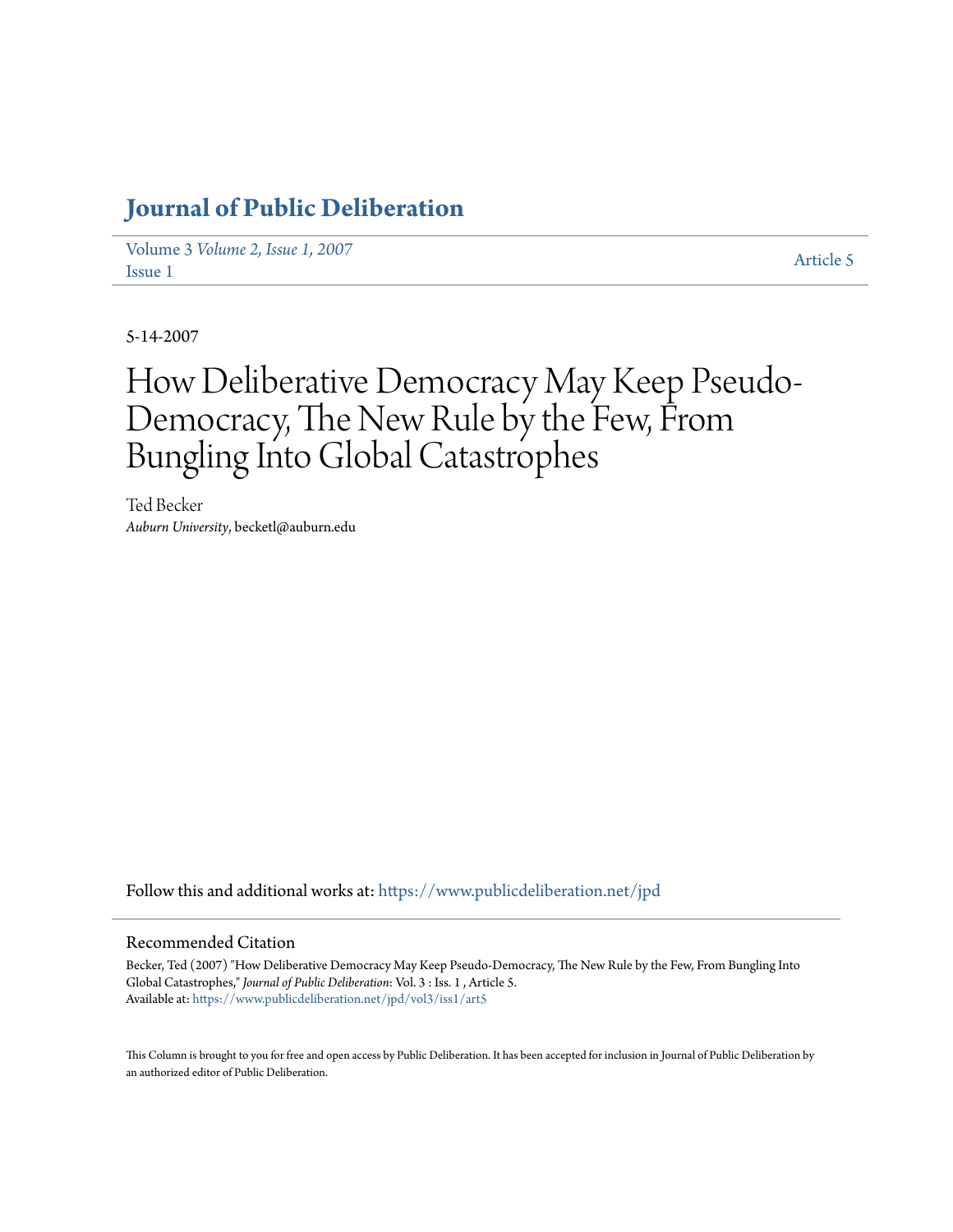How Deliberative Democracy May Keep Pseudo-Democracy, The New Rule by the Few, From Bungling Into Global Catastrophes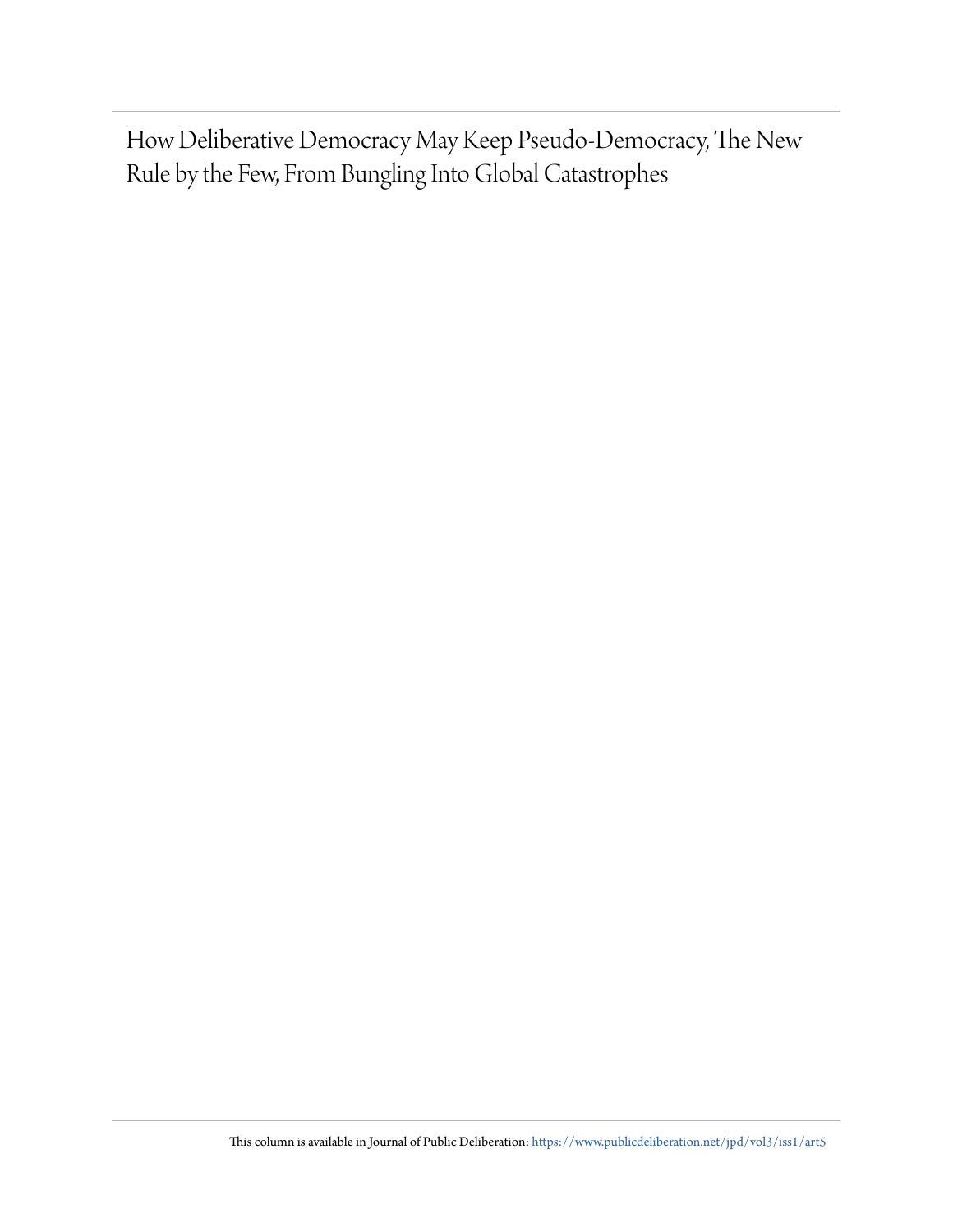#### **Conference Report: Dispatch From Far Beyond**

### **How Deliberative Democracy May Keep Pseudo-Democracy, The New Rule by the Few, From Bungling Into Global Catastrophes**

#### *By Ted Becker*

Imagine sitting in a room with 75 fellow souls, all of whom speak strange sounding English...Australian and New Zealandese. Over 70% of them are government officials and political leaders from all levels of government.

But there is something stranger to American ears than their accents, inflections and idoms. They seem to be of a worldview as foreign to the normal political mindset as quantum physics. They talk excitedly about how some have been "engaging the community" and "empowering citizens" in planning and decision making. The presenters speak of "public visioning processes," "citizens juries," "21 century town meetings," "citizen assemblies." And they talk about doing it more. Why?

#### **The Broader Context: Representative Democracy is Devolving**.

"Australasia"--as they call Oz and NZ--is well within the mixed political-economic model globally known as "social democracy" (the most democratic of which is Switzerland and the most egalitarian being Norway)—all of which in the United States is misrepresented by its elites and media arms as "socialism." There are universal health care systems; heavily subsidized, dense and relatively efficient public transportation systems; the Green Party has several seats in the Australian Parliament; Australia has the power to amend its national constitution by referendum at the national level (most fail); New Zealand has citizens initiatives at the national level (though they are non-binding).

Moreover, each of these countries seem concerned about their past lives and their national karma. Thus, in each, there are serious efforts to integrate and atone for past misdeeds with their native populations, leading perchance to a deeper peace and harmony. (Canada does this too, but it is not genuinely dealt with in the United States other than an occasional official apology now and then or saying it's OK now that the "Indians" are rich because of their casinos.).

So, what's not to like in Australasia?

Well, to talk with Ozzies and Kiwis, and read the local newspapers, there seems to be as much disgruntlement with the lack of democracy hereabouts as one finds throughout the USA about the accelerating devolution of its democratic institutions.

It's much the same set of sour notes--concerning government at all levels: poor leadership; high level corruption; conflicts of interest and cronyism; stupefying and stultifying bureaucracy; corporate manipulation (if not control of) political parties and

1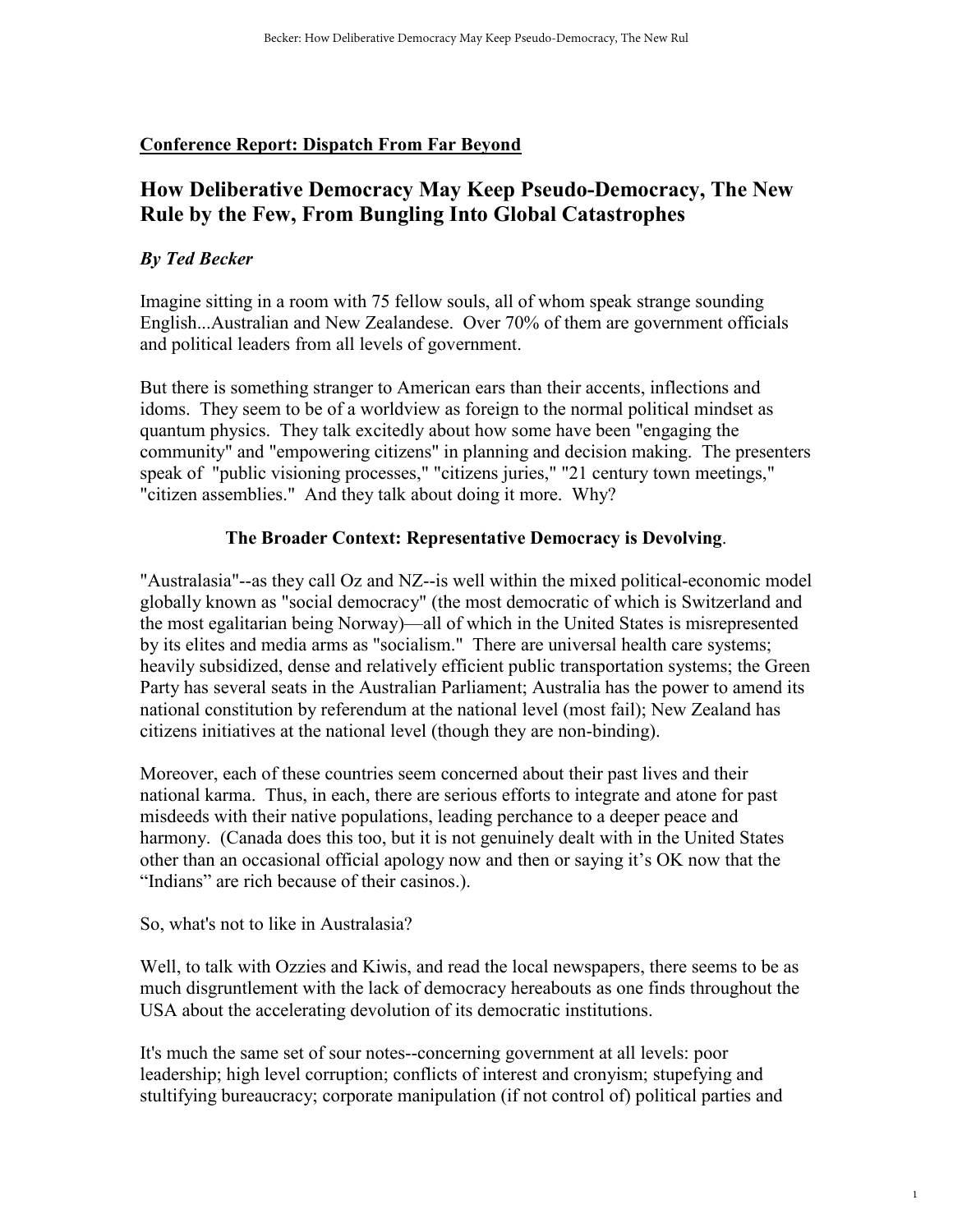governance; the"not in my backyard" (NIMBY) syndrome; the adversarial nature of politics (mud slinging, misrepresentations if not outright lying); an ever increasing concentration of central power for military adventurism abroad and interference with individual rights at home in the name of homeland security; under-funding many social programs and infrastructure; and on and on.

What it all boils down to, sadly, is that whether you live in a quasi-democracy (as in Australasia) or in a pseudo-democracy (as in America) it isn't a good form of democracy at all because it really isn't representative whatsoever of what the people want, desire, or could well imagine. It does not represent in any way whatsoever, the will of the public in general...who comprise the overwhelming numbers in society: the poor, the young, recent immigrants, the working class, the lower middle class, the small farmers, the small merchants, artisans and craftspersons..

What the vast majority of the people really care about is improved and affordable health and dental care; more accessible and more life-relevant education; how to prepare for and ameliorate the imminently forthcoming disasters from global warming and climate change; how they and their children can get along economically in the face of corporate globalization and its tactics of outsourcing industry to very low wage countries, cutting benefits and pensions to the workers, and the like.

#### **So What About That Conference?**

All I can say, after facilitating the "5th Annual Community Engagement Conference" in Sydney (organized by a company called *Innovative Quality and Productivity Center*, or *IQPC* and its project manager, Nicola Tweedy), is that it shows that a few good seeds have been sown here and there (mainly in the states of West Australia and Victoria)--and what a full garden in bloom might look and smell like: beautiful and sweet.

These are the kind of people with the kind of ideals and practices that must proliferate for a new kind of "deliberative democracy" to replace the toxic waste heaps of governance currently euphemistically called "representative government" that are decomposing around the world today…causing great destruction to many peoples around the world as well to the basic environment that sustains humanity, Gaia Herself.

Here, in this little noticed enclave at the fringes of the plague of bad governance that engulfs much of the "civilized" world, are patches of true democracy in action, in the hearts and hands of devoted cultivators of the will of the people, striving to nurture and tend to a genuine "public interest." .

Their efforts, sometimes over long periods of time and through periods of unusual duress, demonstrate clearly that such can flourish on this planet if given the chance and some fresh air and loving practice. The fresh air would be these new community engagement and citizen empowerment processes and systems. The practitioners are a burgeoning legion of designers, facilitators, and highly skilled technicians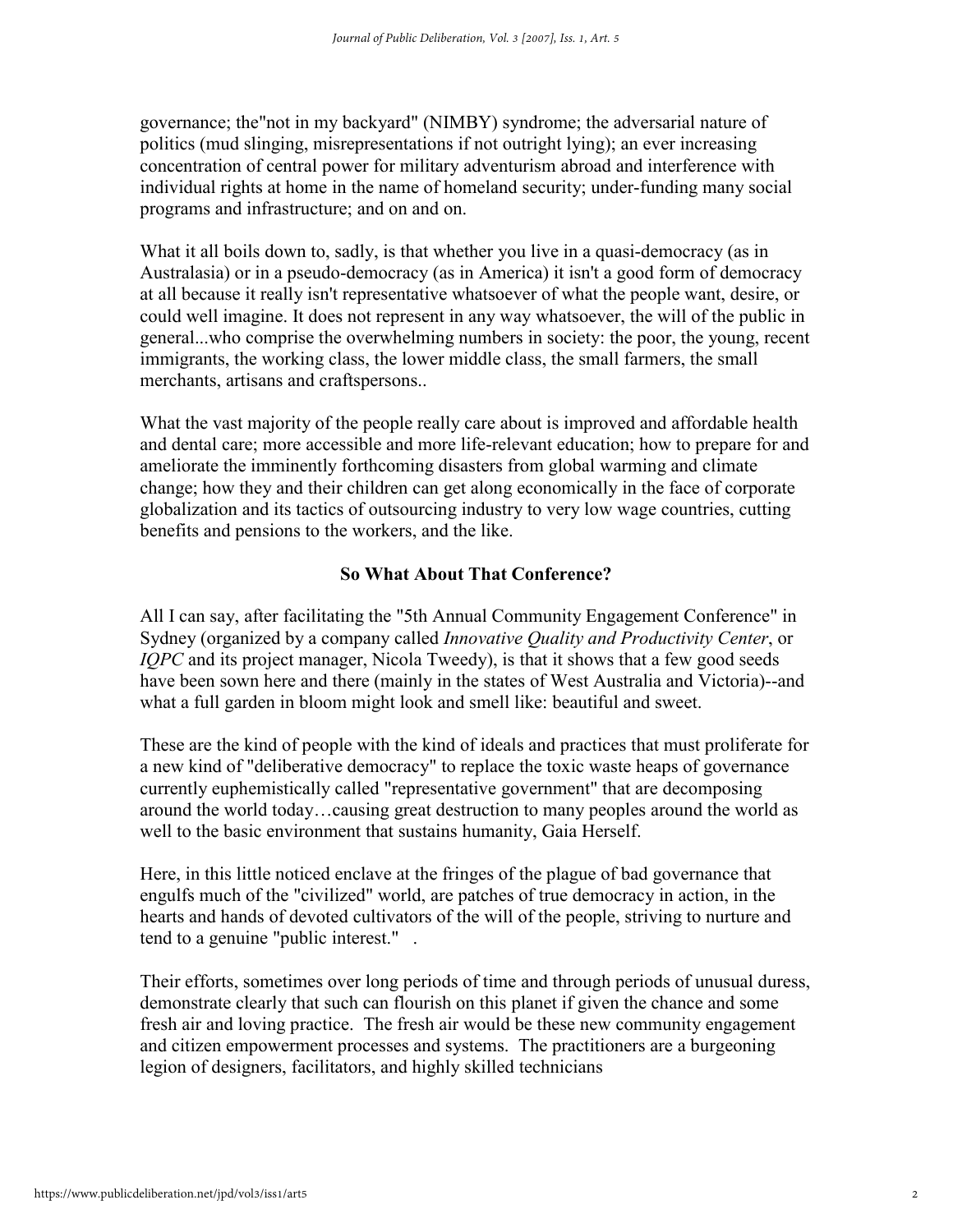These new citizen-friendly systems are humane. In the words of the self-styled American Christian right wing, they are God's *"intelligent design."* Small wonder, then, that ordinary citizens enjoy, no revel in, them. They find themselves to be far more tolerant of other socio-economic opinions and multi-cultural diversity than they ever knew themselves to be. They find their political senses and creativity stimulated in ways never before experienced. They find, through such collaborative and neutrally facilitated meetups (face to face, electronic and a mixture of both), that they can devise ingenious, instead of disingenuous, spaces of common ground. that resolve theretofore seemingly intractable social and political problems.

And who are "**They**?" They are you and I writ large. They are a blend of random selection, stratified sampling and the participation of concerned citizens and activated communities. Sometimes they are paid. Sometimes they are not. Sometimes these new deliberative processes are completed in a day, sometimes a few days, sometimes a year. A few of the models have even become institutionalized and are "permanent." All the time they are earnest about what they are doing because they know it is for the greater good. But at the same time, all these processes are exciting social events.

#### **Down Under Is** *Far Beyond*

Those who run our present systems of "representative democracy" are, in stark contrast, efficient only at maximizing their own interests and those of their high status patrons. They are ingenious only at hiding their true agendas. They need to be replaced by the kind of government officials and political leadership who revealed themselves in this unearthly parallel political universe I just experienced Down Under...which should be renamed *Far Beyond.* 

This conference is proof positive that public spirited people can be in government and actually be what we suppose all of them to be but know they are not: **public servants**. Such folks must become the political leaders of a new generation. What they personify is a new kind of political leadership, one that empowers their constituencies to direct and correct the way government operates. It is **a leadership of facilitation**, not the leadership we have, of capitulation to wealth and manipulation of the commonwealth.

Back during the days of the Western "cultural revolution" that some call "*The Sixties*" (which actually ran from the late 1960s to the mid 1970s), huge masses of people protested throughout the Western world for "power to the people" and denounced the hierarchical and patriarchal institutions of governmental and corporate culture. I remember well when those people being yelled at finally yelled back: "And with what would you replace this system?" There was no reply. That articulate silence was because "Deliberative Democracy" had not yet been invented. Now it has.

This is not some "Blue Sky" theory. Maybe it was when Buckminster Fuller wrote about it in 1940 (*No More Second Hand God*), and Erich Fromm in 1955 (*The Sane Society*), or even when Ben Barber did in 1984 (*Strong Democracy*). But now it is far along in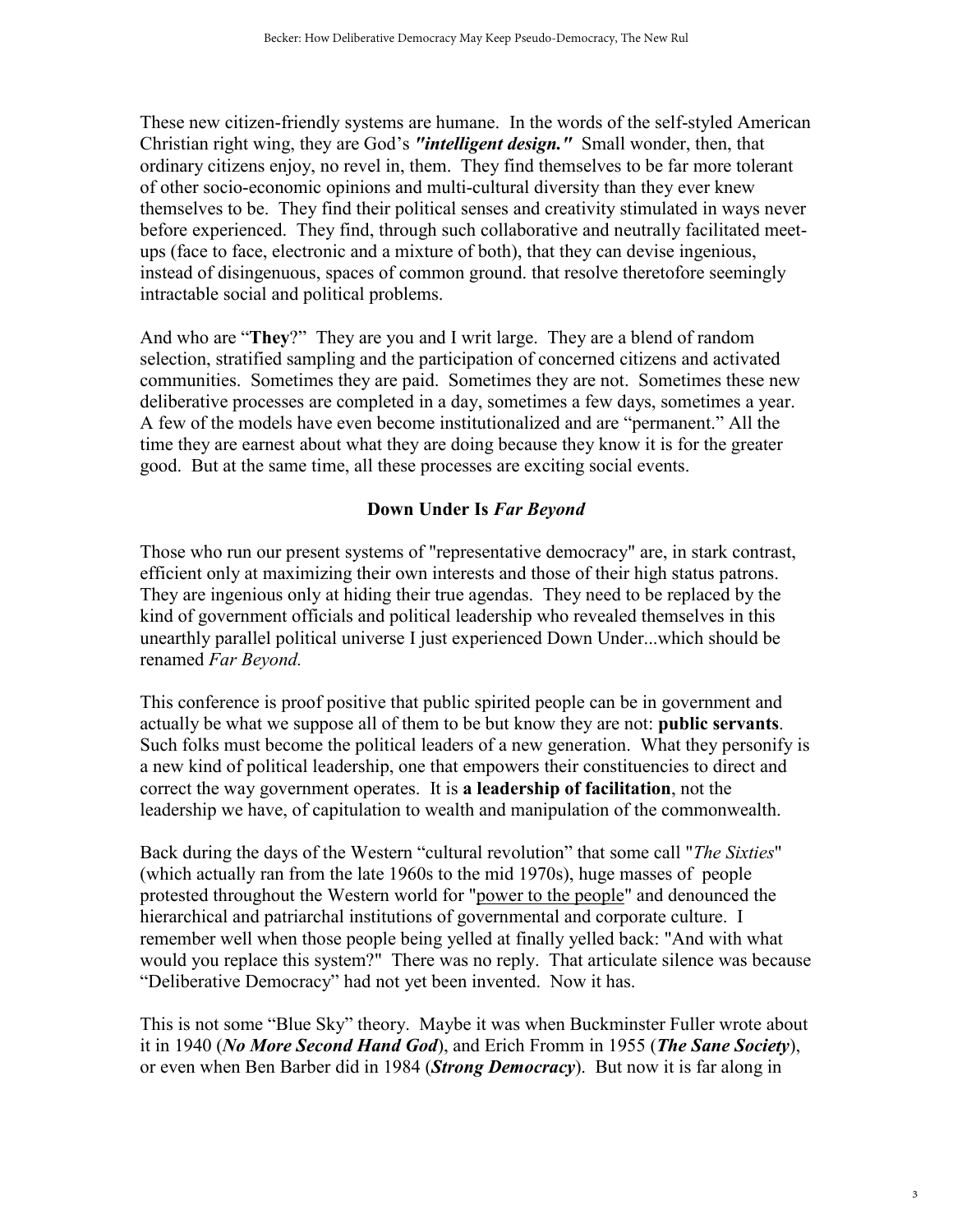empirical data. It is rich in real life experiments that prove over and over and over again that it works and works amazingly well. It is True Blue. How so?

It offers all the people of any society that embraces it all kinds of opportunities to show how well they know how to cooperate on thinking through what is best for the greatest good of that society as well as for the physical and social ecology that supports it. All the theorists and political scientists who for centuries have said that "the public" can have no opinion of its own that is worthwhile, that the public cannot devise policies for the good of all (See Walter Lippman's classic propaganda tome *Public Opinion*, 1921)...and that this kind of planning, legislation and implementation is best left to educated elites...are all just dead wrong….whether they be named Socrates, Plato, Burke or Madison….or are the contemporary mainstream of modern Western political science. They were brilliant and perhaps correct for their time, but to cite or use them today, in post-modern times, is a miscarriage of philosophy, a badly flawed science, and highly deleterious to a stable future.

Listening to the several dozen experiments conducted in Oz and NZ in very recent times was as inspiring as it was heart warming. This conference was the largest of its four predecessors. Witnessing the audience response to each of the presenters made it clear that a lot of networking is going to follow, with new ideas, new collaborations, new process blueprints, a renewed zeal in the deliberative democracy enterprise resulting in many new community empowerments. And some day a critical mass will be reached in this gorgeous part of Terra…a welcome synergy. It will be a reincarnation of Aristotle's *Republic*, where the people decide their future and the beginning of the end of Plato's *Republic*, all the present day autocracies masquerading as representative democracy that lead only to the enrichment of the few at the expense of the many….and at the expense of a sustainable world economy and ecology.

#### **Deliberative Democracy is Evolving: Genes, Memes and the Collective Subconscious**

If this deliberative democracy cluster in Australasia is actually synergizing, what then? Aside from the highly selective audience of this online journal and a few other websites and blogs in the vast world of the internet, who really will know or care? That, of course, assumes that this Australasian phenomenon is the only such mutation in the evolution of democracy and that others are not occurring at roughly the same time in other parts of the world. Actually, there are similar packets of deliberative democracy energy elsewhere. Although they are far apart around the orb, and each differs in its particular wave/particle unit from those in this part of the world, they all have the same democratic DNA—they genuinely intend to and do empower the citizens to make choices that make a difference in their lives and in the broader view of democracy in their own countries or polity.

Several of the other **deliberative democracy thought/belief mutations or "memes"** (as Richard Dawkins, a British specialist in evolution, calls them) have been covered as "news" items in *The Journal of Public Deliberation*. The reader need only click/be on the "practitioner/public" side of this publication www.auburn.edu/jpd and see for him or herself. They are the Citizens Assemblies that have been and are in progress in British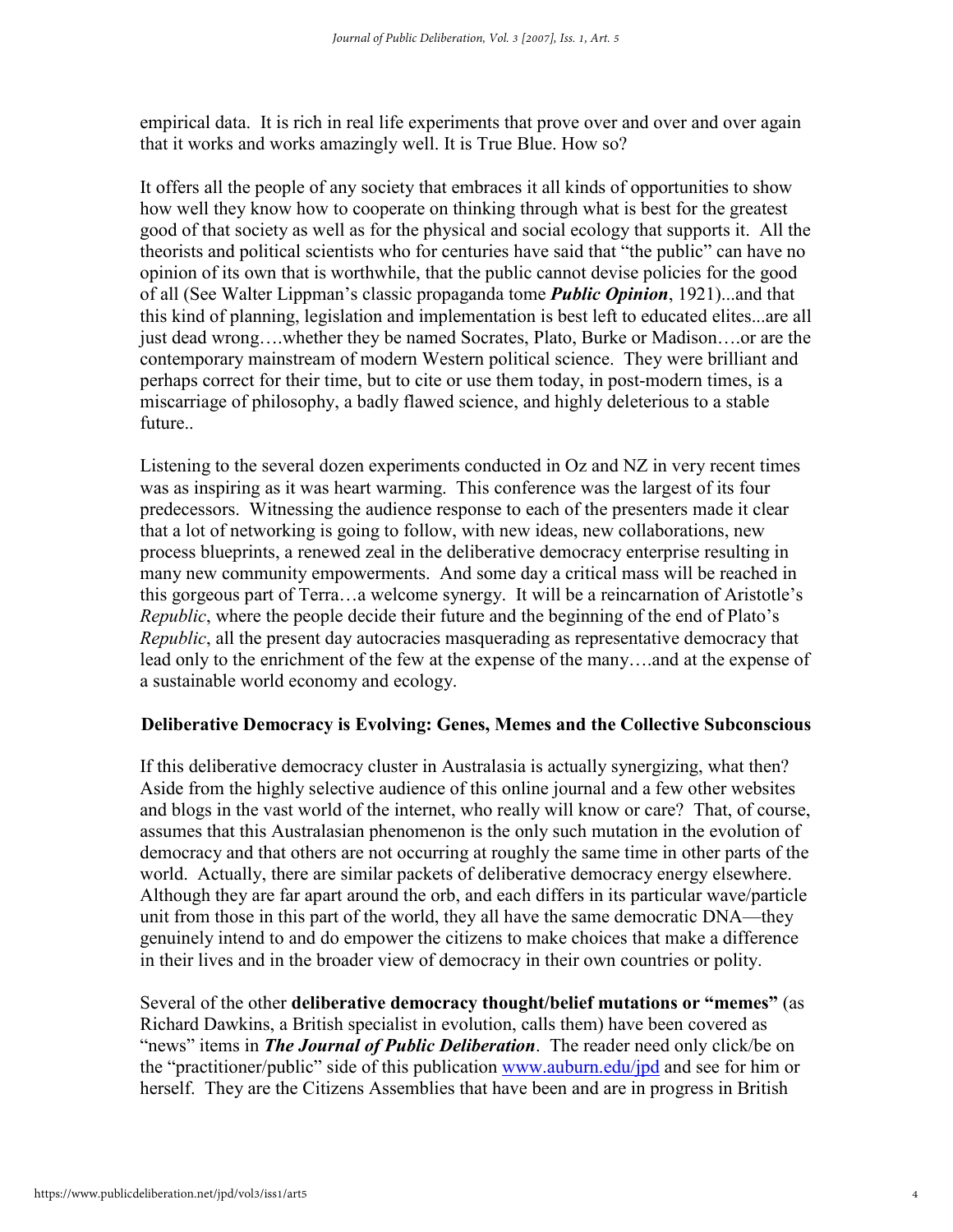Columbia, Ontario and the Netherlands…and a unique variation of that is gestating right now in Oz.. I also have a hunch that it is not too far in the future that another variant will emerge in the USA, probably in California (a little bird told me). It is highly doubtful it could actually impact at the national level…because of the rigidity of the U.S. Constitution and the many vested national, economic and religious interests in elitism and the privileges of hierarchy.

The South American democracy gene/meme has also been mutating with a lot of help from its governments at all levels. The most obvious is the acclaimed "Participatory Budgeting" conceived and started in Porto Alegre, but which has already spread throughout Brazil and even to other South American locales (Montevideo for one).

These processes, I might add, have made enormous, easily discernible differences in each municipality that uses it to redistribute their capital improvement funds to the neediest areas. Thus, schools, streets, sewers, power lines, health clinics in these places are well beyond what they have been in quantity and quality. A new variant of this has emerged elsewhere in Brazil, where the City of Ipatinga has connected the formerly isolated neighborhood face to face assemblages by the Internet so each neighborhood gets directly to see the bigger picture as they deliberate what's best for their area.

Hugo Chavez, who is largely demonized in the Western media and by almost the entire Western and Westernized political spectrum as a "dictator," "threat to stability," or "madman," has just promised to put \$5 billion into a fund to enable what he calls a nationwide network of "communal councils" to decide in small face to face groups throughout Venezuela how to spend that money to improve their collective lives.

Yes, we are in the early stages of a paradigm shift because the shape and state of the world economy and environment have been so badly mismanaged by those who say they are the "representatives" of the people, but are anything but that. What they represent are the holders of power in political and economic hierarchies based on carbon energy (fossil fuels), nuclear energy and which are connected to and mired in militarism and forceful, self-interested solutions to social problems. They wear ideological blinders that greatly diminish their intelligence and knowledge bases. They also are insulated from the collective knowledge and wisdom of the people by their insolence and condescendence about the people and thus suffer from ever increasing errors in their judgment about what is in the "public interest.".

As nature (and "intelligent design") would have it, when any part of it becomes greatly dysfunctional within the new confines of the world in which it exists, random mutations occur, some of which keep the species evolving…to survive the new perils…and move the species into a higher state of being through adaptation. Democracy is part of this Earth's ecology and has been so ever since the early hunter-gatherer days, way before Athens. It is a recessive gene, I think, and has been overpowered by the more dominant hierarchy gene, a more malignant form of the social governance gene. Now, given the threat of extinction being posed to the survival of the species—and the newly published urgent warning by 2.000 top Earth scientists bears witness to the ominous reality of